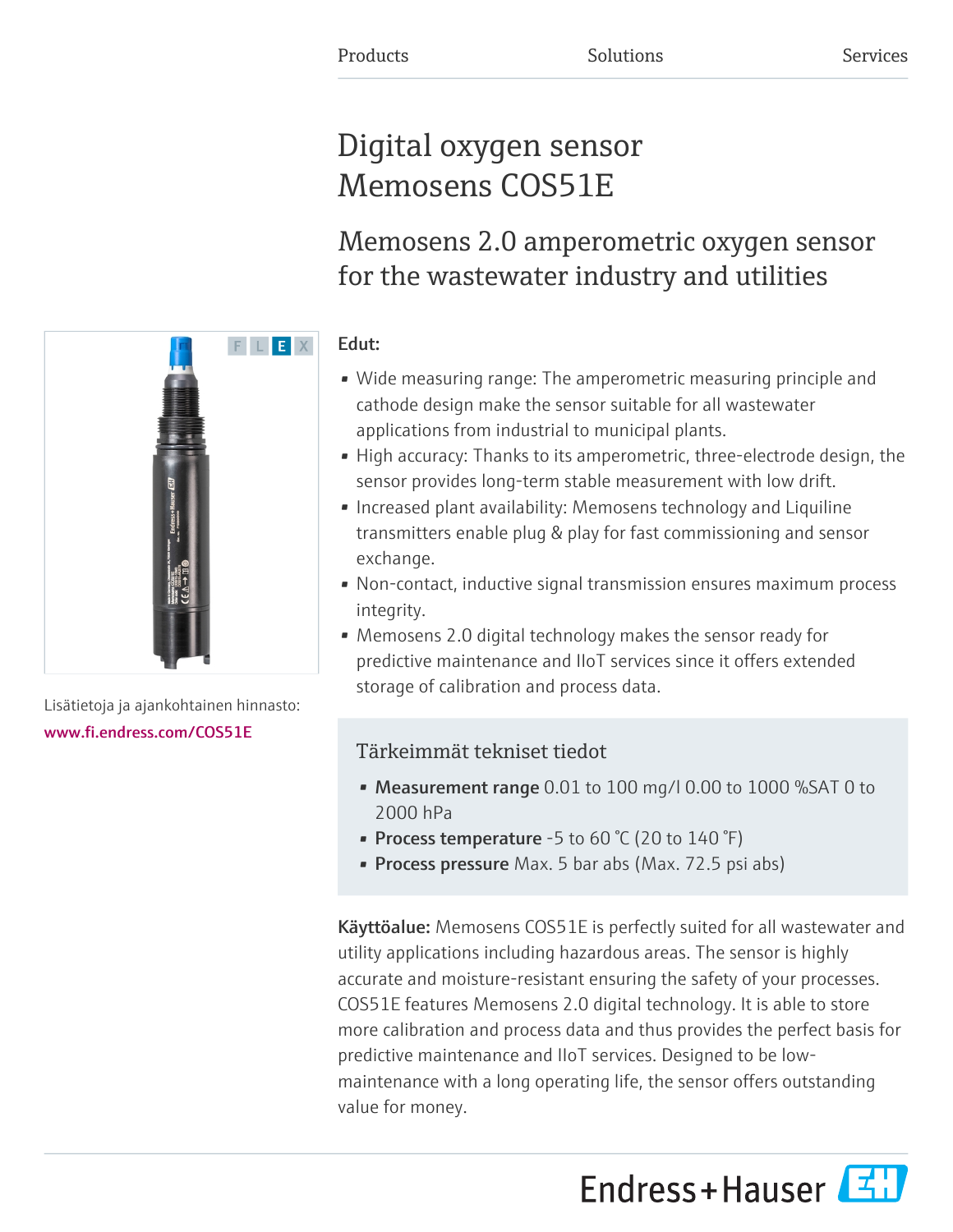# Ominaisuudet ja tiedot

## Oxygen Mittausperiaate

Amperometric oxygen measurement

#### Application

.

.

Typical applications are:

- Wastewater treatment plants: oxygen control in aeration basin, process water treatment and monitoring

- Water plants: status monitoring of drinking water, water quality monitoring in rivers, lakes or seas

- Utilities of all industries: Oxygen control in biological treatment, process water treatment and monitoring.

#### Characteristic

Digital amperometric 3-electrode longterm-stable sensor to measure dissolved oxygen

#### Measurement range

0.01 to 100 mg/l 0.00 to 1000 %SAT 0 to 2000 hPa

#### Measuring principle

Measuring principle

#### Design

Design

#### **Material**

Sensor shaft: POM Membrane cap: POM Working electrode: Gold Counter and reference electrode: silver/silver halide Membrane: ETFE (COS51-TN), FEP (COS51-TF)